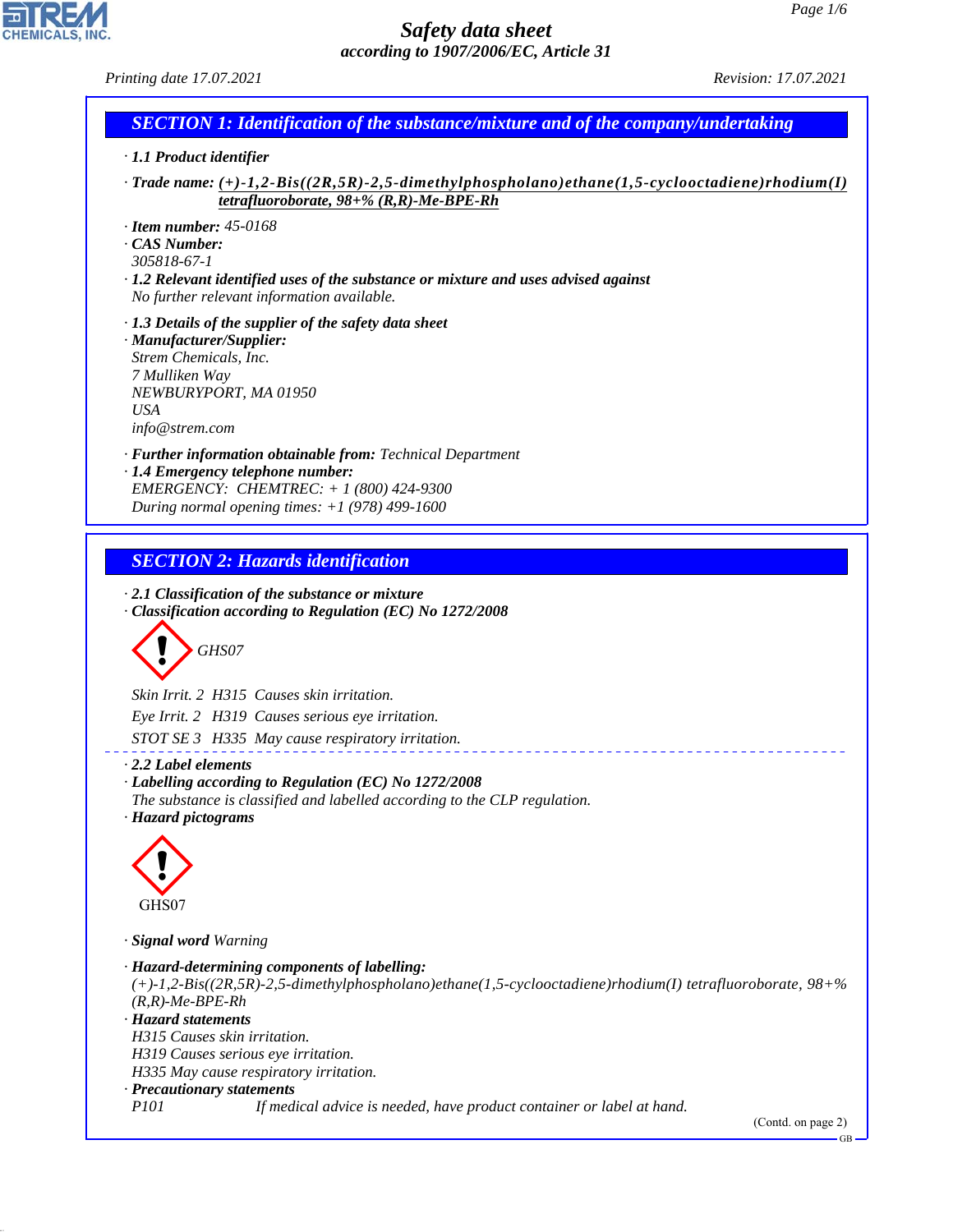*Printing date 17.07.2021 Revision: 17.07.2021*

#### *Trade name: (+)-1,2-Bis((2R,5R)-2,5-dimethylphospholano)ethane(1,5-cyclooctadiene)rhodium(I) tetrafluoroborate, 98+% (R,R)-Me-BPE-Rh*

|                           | (Contd. of page $1$ )                                                                                 |
|---------------------------|-------------------------------------------------------------------------------------------------------|
| <i>P102</i>               | Keep out of reach of children.                                                                        |
| <i>P103</i>               | Read label before use.                                                                                |
| P <sub>231</sub>          | Handle under inert gas.                                                                               |
| P <sub>222</sub>          | Do not allow contact with air.                                                                        |
|                           | P305+P351+P338 IF IN EYES: Rinse cautiously with water for several minutes. Remove contact lenses, if |
|                           | present and easy to do. Continue rinsing.                                                             |
| $P403 + P233$             | Store in a well-ventilated place. Keep container tightly closed.                                      |
| P422                      | Store contents under inert gas.                                                                       |
| <i>P501</i>               | Dispose of contents/container in accordance with local/regional/national/international                |
|                           | regulations.                                                                                          |
| $\cdot$ 2.3 Other hazards |                                                                                                       |

#### *· Results of PBT and vPvB assessment*

*· PBT: Not applicable.*

*· vPvB: Not applicable.*

#### *SECTION 3: Composition/information on ingredients*

- *· 3.1 Chemical characterisation: Substances*
- *· CAS No. Description*

*305818-67-1 (+)-1,2-Bis((2R,5R)-2,5-dimethylphospholano)ethane(1,5 cyclooctadiene)rhodium(I) tetrafluoroborate, 98+% (R,R)-Me- BPE-Rh*

#### *SECTION 4: First aid measures*

*· 4.1 Description of first aid measures*

*· After inhalation: In case of unconsciousness place patient stably in side position for transportation.*

- *· After skin contact: Immediately wash with water and soap and rinse thoroughly.*
- *· After eye contact:*
- *Rinse opened eye for several minutes under running water. If symptoms persist, consult a doctor.*
- *· After swallowing: If symptoms persist consult doctor.*
- *· 4.2 Most important symptoms and effects, both acute and delayed No further relevant information available.*
- *· 4.3 Indication of any immediate medical attention and special treatment needed*

*No further relevant information available.*

#### *SECTION 5: Firefighting measures*

- *· 5.1 Extinguishing media*
- *· Suitable extinguishing agents: Use fire extinguishing methods suitable to surrounding conditions.*
- *· 5.2 Special hazards arising from the substance or mixture No further relevant information available.*
- *· 5.3 Advice for firefighters*

44.1.1

*· Protective equipment: No special measures required.*

#### *SECTION 6: Accidental release measures*

*· 6.1 Personal precautions, protective equipment and emergency procedures Not required.*

- *· 6.2 Environmental precautions: No special measures required.*
- *· 6.3 Methods and material for containment and cleaning up:*

*Dispose contaminated material as waste according to item 13.*

(Contd. on page 3)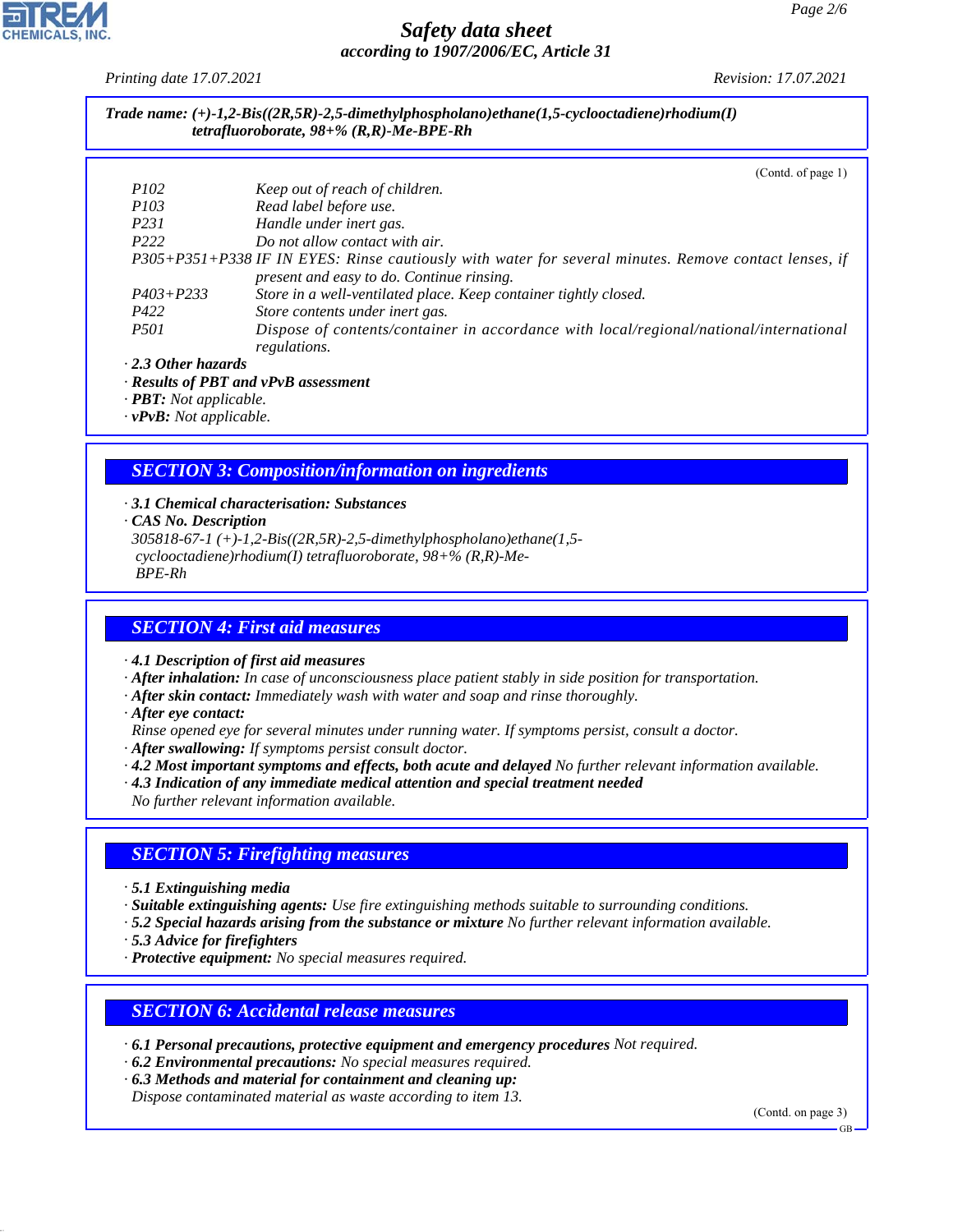*Printing date 17.07.2021 Revision: 17.07.2021*

*Trade name: (+)-1,2-Bis((2R,5R)-2,5-dimethylphospholano)ethane(1,5-cyclooctadiene)rhodium(I) tetrafluoroborate, 98+% (R,R)-Me-BPE-Rh*

(Contd. of page 2)

*Ensure adequate ventilation.*

- *· 6.4 Reference to other sections*
- *See Section 7 for information on safe handling.*
- *See Section 8 for information on personal protection equipment.*

*See Section 13 for disposal information.*

#### *SECTION 7: Handling and storage*

- *· 7.1 Precautions for safe handling Open and handle receptacle with care.*
- *· Handling: Handle under inert gas.*
- *· Information about fire and explosion protection: No special measures required.*
- *· 7.2 Conditions for safe storage, including any incompatibilities*
- *· Storage: Store contents under inert gas.*
- *· Requirements to be met by storerooms and receptacles: No special requirements.*
- *· Information about storage in one common storage facility: Not required.*
- *· Further information about storage conditions: Keep container tightly sealed.*
- *· 7.3 Specific end use(s) No further relevant information available.*

*SECTION 8: Exposure controls/personal protection*

- *· Additional information about design of technical facilities: No further data; see item 7.*
- *· 8.1 Control parameters*
- *· Ingredients with limit values that require monitoring at the workplace: Not required.*
- *· Additional information: The lists valid during the making were used as basis.*
- *· 8.2 Exposure controls*
- *· Personal protective equipment:*
- *· General protective and hygienic measures:*
- *Keep away from foodstuffs, beverages and feed.*
- *Immediately remove all soiled and contaminated clothing*
- *Wash hands before breaks and at the end of work. Avoid contact with the eyes and skin.*
- *· Respiratory protection:*
- *In case of brief exposure or low pollution use respiratory filter device. In case of intensive or longer exposure use self-contained respiratory protective device.*
- *· Protection of hands:*



44.1.1

\_S*Protective gloves*

*The glove material has to be impermeable and resistant to the product/ the substance/ the preparation. Due to missing tests no recommendation to the glove material can be given for the product/ the preparation/ the chemical mixture.*

*Selection of the glove material on consideration of the penetration times, rates of diffusion and the degradation · Material of gloves*

*The selection of the suitable gloves does not only depend on the material, but also on further marks of quality and varies from manufacturer to manufacturer.*

*· Penetration time of glove material*

*The exact break through time has to be found out by the manufacturer of the protective gloves and has to be observed.*

(Contd. on page 4)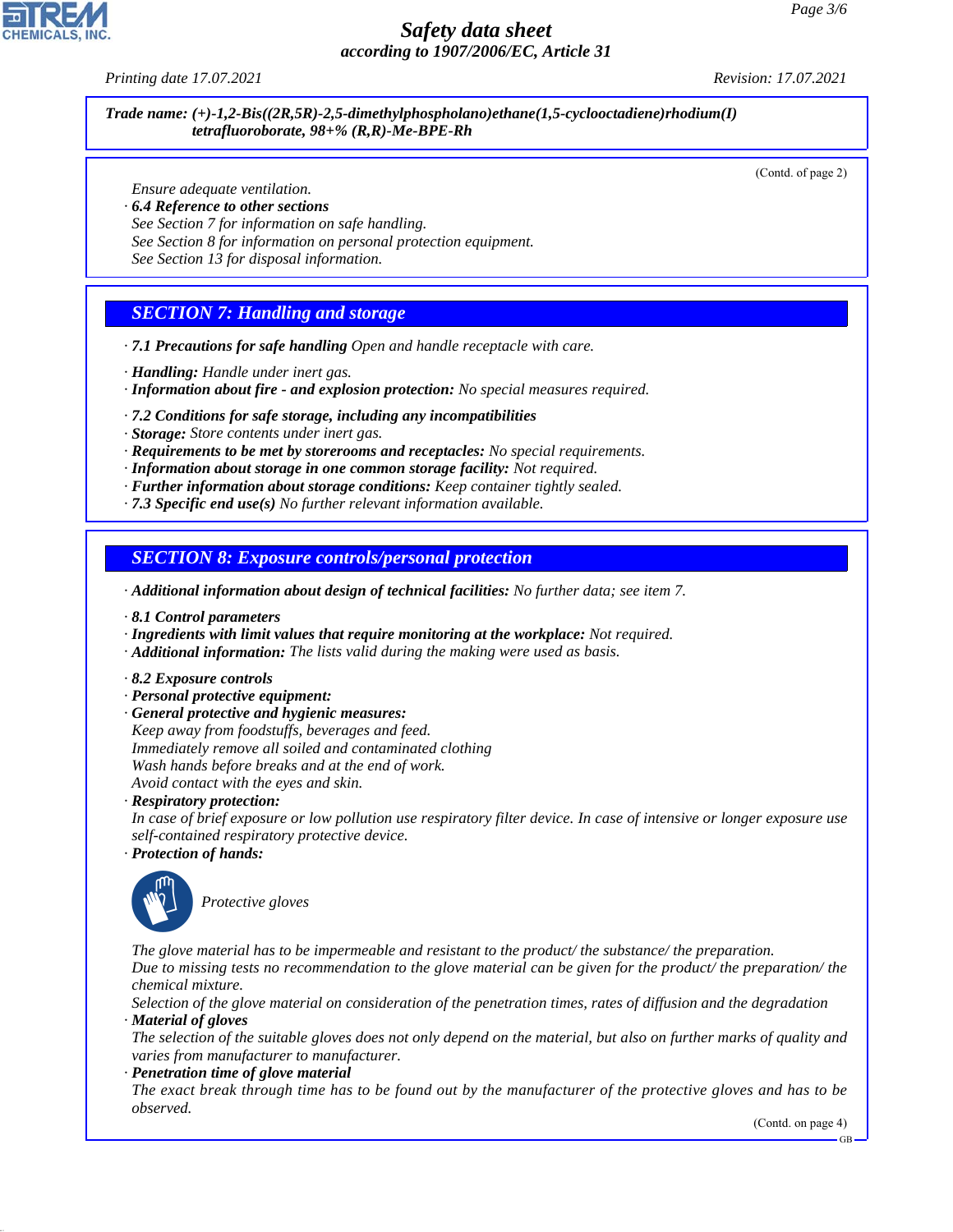|                                                             |                                               | (Contd. of page 3) |
|-------------------------------------------------------------|-----------------------------------------------|--------------------|
| $\cdot$ Eye protection:                                     |                                               |                    |
| Tightly sealed goggles                                      |                                               |                    |
| · 9.1 Information on basic physical and chemical properties |                                               |                    |
| <b>General Information</b>                                  |                                               |                    |
| $\cdot$ Appearance:                                         |                                               |                    |
| Form:<br>Colour:                                            | Crystalline<br>Red                            |                    |
| $\cdot$ Odour:                                              | <b>Odourless</b>                              |                    |
| · Odour threshold:                                          | Not determined.                               |                    |
| $\cdot$ pH-value:                                           | Not applicable.                               |                    |
| Change in condition                                         |                                               |                    |
| Melting point/freezing point:                               | Undetermined.                                 |                    |
| Initial boiling point and boiling range: Undetermined.      |                                               |                    |
| · Flash point:                                              | Not applicable.                               |                    |
| · Flammability (solid, gas):                                | Not determined.                               |                    |
| · Ignition temperature:                                     |                                               |                    |
| <b>Decomposition temperature:</b>                           | Not determined.                               |                    |
| · Auto-ignition temperature:                                | Not determined.                               |                    |
| · Explosive properties:                                     | Product does not present an explosion hazard. |                    |
| · Explosion limits:                                         |                                               |                    |
| Lower:                                                      | Not determined.                               |                    |
| <b>Upper:</b>                                               | Not determined.                               |                    |
| · Vapour pressure:                                          | Not applicable.                               |                    |
| $\cdot$ Density:                                            | Not determined.                               |                    |
| · Relative density                                          | Not determined.                               |                    |
| · Vapour density                                            | Not applicable.                               |                    |
| $\cdot$ Evaporation rate                                    | Not applicable.                               |                    |
| · Solubility in / Miscibility with                          |                                               |                    |
| water:                                                      | Insoluble.                                    |                    |
| · Partition coefficient: n-octanol/water:                   | Not determined.                               |                    |
| · Viscosity:                                                |                                               |                    |
| Dynamic:                                                    | Not applicable.                               |                    |
| Kinematic:                                                  | Not applicable.                               |                    |
| · Solvent content:                                          |                                               |                    |
| <b>Organic solvents:</b>                                    | $0.0\%$                                       |                    |
| $VOC$ (EC)                                                  | $0.00\%$                                      |                    |
| Solids content:                                             | 100.0%                                        |                    |
| .9.2 Other information                                      | No further relevant information available.    |                    |

(Contd. on page 5)



44.1.1

*Printing date 17.07.2021 Revision: 17.07.2021*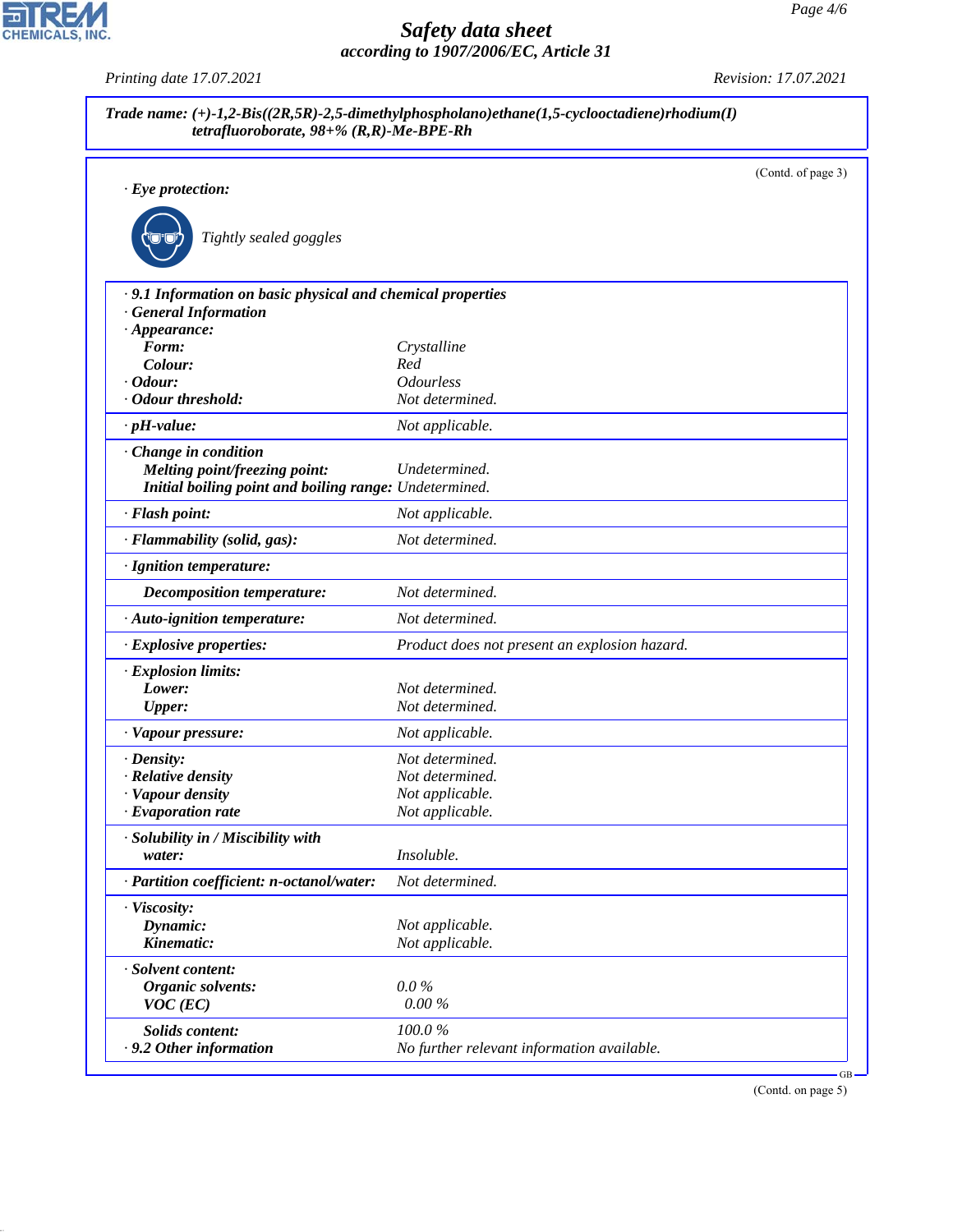*Printing date 17.07.2021 Revision: 17.07.2021*

*Trade name: (+)-1,2-Bis((2R,5R)-2,5-dimethylphospholano)ethane(1,5-cyclooctadiene)rhodium(I) tetrafluoroborate, 98+% (R,R)-Me-BPE-Rh*

(Contd. of page 4)

# *SECTION 10: Stability and reactivity*

- *· 10.1 Reactivity No further relevant information available.*
- *· 10.2 Chemical stability*
- *· Thermal decomposition / conditions to be avoided: No decomposition if used according to specifications.*
- *· 10.3 Possibility of hazardous reactions No dangerous reactions known.*
- *· 10.4 Conditions to avoid No further relevant information available.*
- *· 10.5 Incompatible materials: No further relevant information available.*
- *· 10.6 Hazardous decomposition products: No dangerous decomposition products known.*

## *SECTION 11: Toxicological information*

- *· 11.1 Information on toxicological effects*
- *· Acute toxicity Based on available data, the classification criteria are not met.*
- *· Primary irritant effect:*
- *· Skin corrosion/irritation*
- *Causes skin irritation.*
- *· Serious eye damage/irritation*
- *Causes serious eye irritation.*
- *· Respiratory or skin sensitisation Based on available data, the classification criteria are not met.*
- *· CMR effects (carcinogenity, mutagenicity and toxicity for reproduction)*
- *· Germ cell mutagenicity Based on available data, the classification criteria are not met.*
- *· Carcinogenicity Based on available data, the classification criteria are not met.*
- *· Reproductive toxicity Based on available data, the classification criteria are not met.*
- *· STOT-single exposure*
- *May cause respiratory irritation.*
- *· STOT-repeated exposure Based on available data, the classification criteria are not met.*
- *· Aspiration hazard Based on available data, the classification criteria are not met.*

# *SECTION 12: Ecological information*

*· 12.1 Toxicity*

- *· Aquatic toxicity: No further relevant information available.*
- *· 12.2 Persistence and degradability No further relevant information available.*
- *· 12.3 Bioaccumulative potential No further relevant information available.*
- *· 12.4 Mobility in soil No further relevant information available.*
- *· Additional ecological information:*
- *· General notes: Not known to be hazardous to water.*
- *· 12.5 Results of PBT and vPvB assessment*
- *· PBT: Not applicable.*
- *· vPvB: Not applicable.*
- *· 12.6 Other adverse effects No further relevant information available.*

# *SECTION 13: Disposal considerations*

- *· 13.1 Waste treatment methods*
- *· Recommendation*

44.1.1

*Must not be disposed together with household garbage. Do not allow product to reach sewage system.*

GB